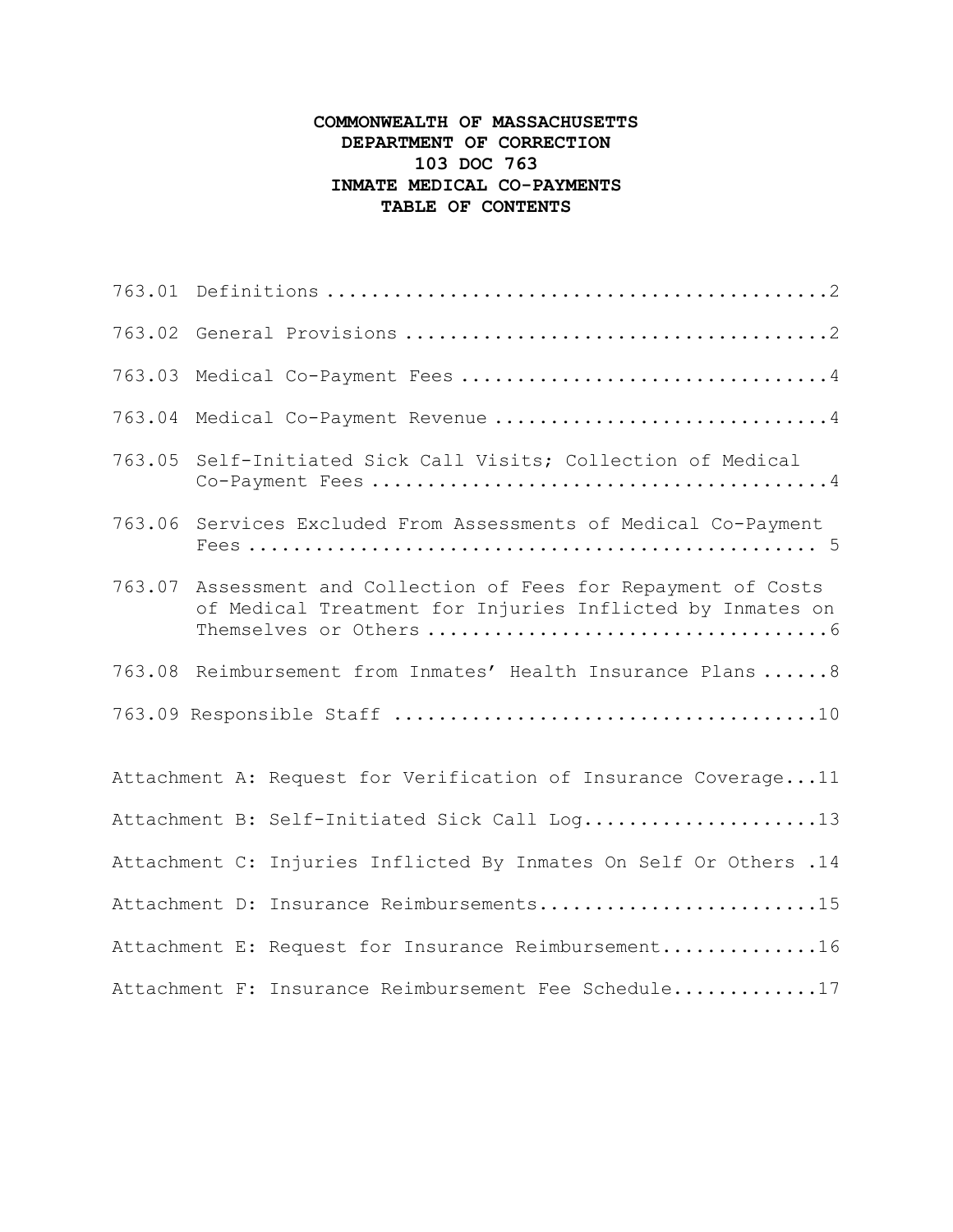| <b>MASSACHUSETTS DEPARTMENT OF</b><br><b>CORRECTION</b> | <b>HEALTH SERVICES</b><br>DIVISION:<br>DIVISION |  |  |
|---------------------------------------------------------|-------------------------------------------------|--|--|
| INMATE MEDICAL CO-<br>TITLE:<br><b>PAYMENTS</b>         | NUMBER: 103 DOC 763                             |  |  |

- **PURPOSE:** To establish standards, specifications, and proper procedures for inmate medical co-payment fees within the Massachusetts Department of Correction ("Department")
- **REFERENCES:** M.G.L c. 124, § 1(c), 1(s) and 1(t); M.G.L. c. 127 § 48A.

**APPLICABILITY**: Staff **PUBLIC ACCESS:** YES

**LOCATION:** Department Central Policy File Inmate Policy Manual Each Institution's Policy File Each Inmate Law Library

#### **RESPONSIBLE STAFF FOR IMPLEMENTATION AND MONITORING OF POLICY:**

- Deputy Commissioner of Reentry
- Assistant Deputy Commissioner of Clinical Services
- Superintendents

#### **EFFECTIVE DATE:** 09/11/09

- **CANCELLATION:** 103 DOC 763.00 cancels all Department policies, procedures, Commissioner's<br>
bulletins and rules and requlations bulletins and regarding inmate medical co-payment fees which are inconsistent with this policy.
- **SEVERABILITY CLAUSE:** If any part of 103 DOC 763.00 is, for any reason, held to be in excess of the authority of the Commissioner, such decision shall not affect any other part of this policy.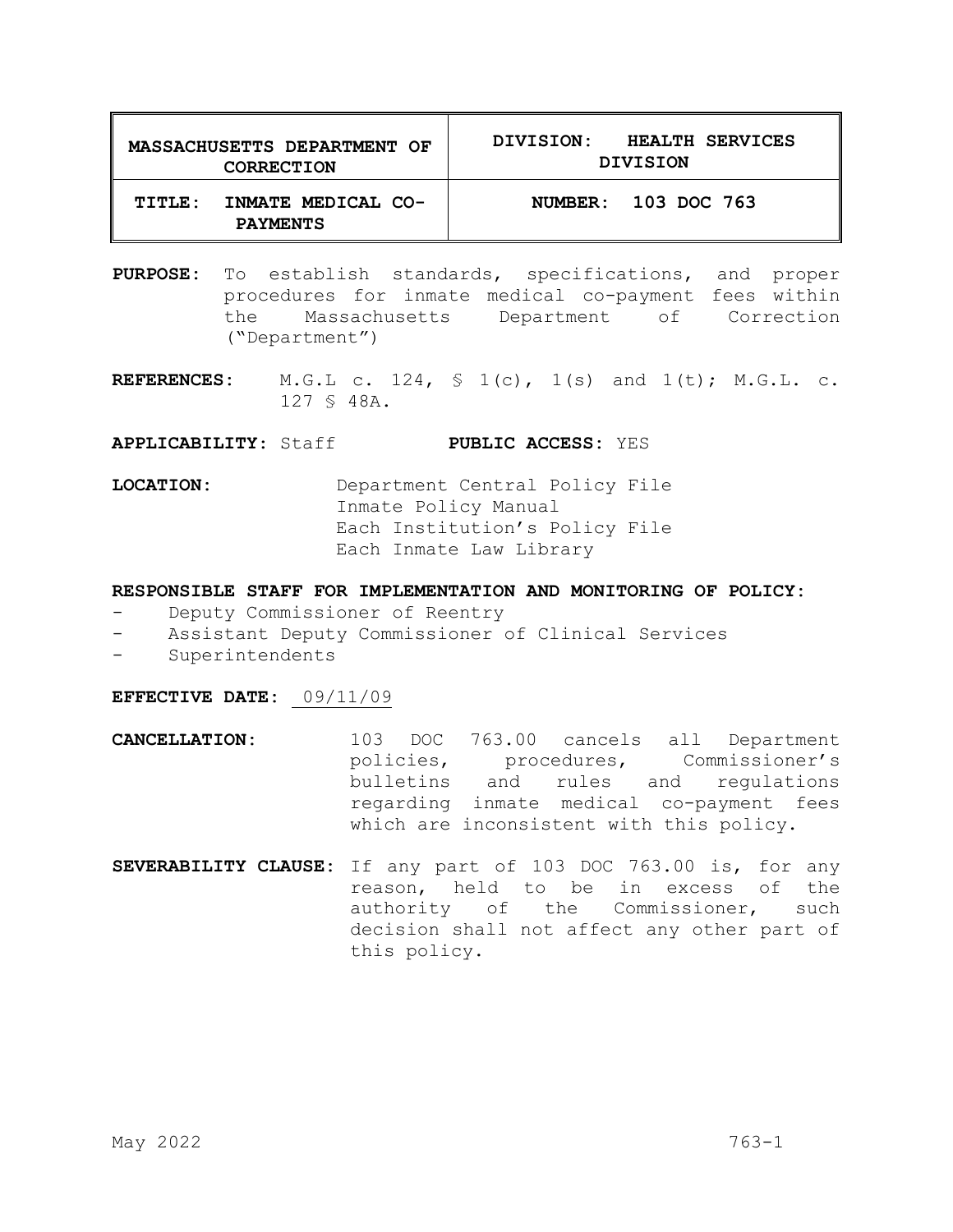### 763.01 Definitions

Assistant Deputy Commissioner of Clinical Services: Reports directly to the Deputy Commissioner of Reentry and oversees provision of medical services throughout the department.

Chronic Care: Long term care applied to certain nonacute medical problems, e.g., hypertension, asthma, epilepsy, heart disease.

Communicable Disease: A disease, as defined by the Massachusetts Department of Public Health, which may be transmitted directly or indirectly to another.

Emergency: Any situation where the failure of an employee to take immediate action would place himself or another person in imminent risk of death or serious bodily injury.

Hospital Care: Inpatient care for all illness or diagnosis which requires optimal observation and/or management in a licensed hospital.

Mental Illness: A substantial disorder of thought, mood, perception, orientation, or memory which grossly impairs judgment, behavior, capacity to recognize reality or ability to meet the ordinary demands of life.

Outside Hospital: Any licensed Hospital other than the Lemuel Shattuck Hospital.

Treatment: Interviewing, counseling and any other services or activities carried on for the purpose of or as incident to: diagnosis, treatment, education or rehabilitation with respect to medical, dental, psychological or substance abuse issues, whether or not conducted by a member of the medical profession.

### 763.02 General Provisions

- 1. 103 DOC 763.00 is applicable to:
	- a. sentenced inmates in the custody of the Department;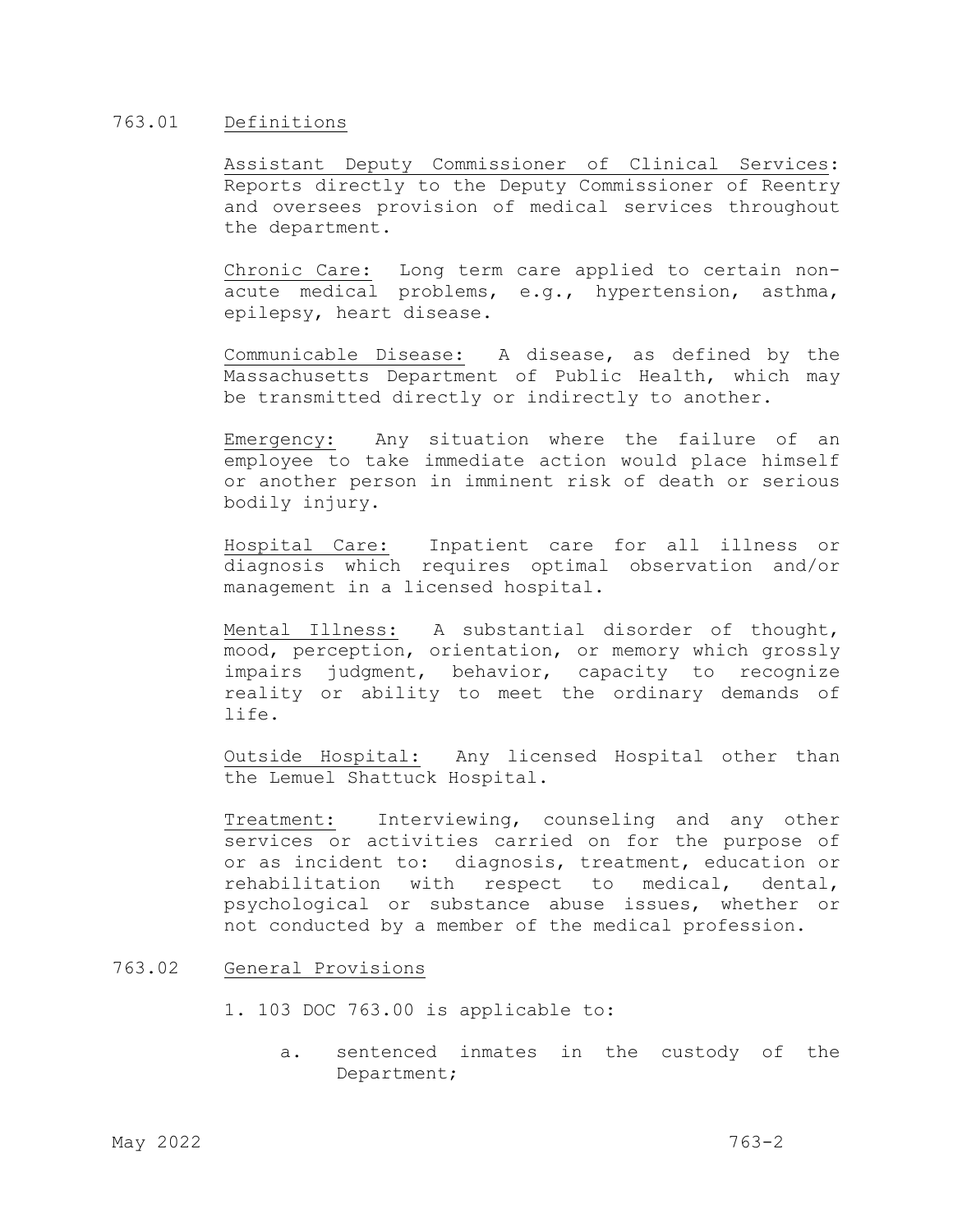- b. pre-trial detainees committed to the Department's custody pursuant to M.G.L. c. 276, §52A, or the Interstate Agreement on Detainers;
- c. individuals committed to the Massachusetts Treatment Center pursuant to M.G.L. c. 123A; and,
- d. individuals committed to the Department's custody while awaiting parole revocation proceedings.
- 2. This policy is not applicable to:
	- a. patients at Bridgewater State Hospital;
	- b. pre-trial detainees committed to the Department's custody by the United States Marshals Service;
	- c. individuals at Massachusetts Correctional Institution at Framingham ("MCI-Framingham") who are either awaiting trial, or a violation of probation hearing, in Massachusetts state court, or who are held as a result of having been found in civil contempt of court;
	- d. individuals committed to either MCI-Framingham or the Massachusetts Alcohol and Substance Abuse Center (MASAC) pursuant to the provisions of M.G.L. c. 123, §35; and
	- e. sentenced inmates from the Federal Bureau of Prisons (FBOP) and other states who are housed pursuant to agreements with the FBOP and states that prohibit the implementation of the provisions of this policy.
- 3. Inmate medical services shall be available to all inmates. The provision of such services shall comply with department policies 103 DOC 630, Medical Services, 103 DOC 640, Dental Services, 103 DOC 650, Mental Health Services, and all other applicable regulations.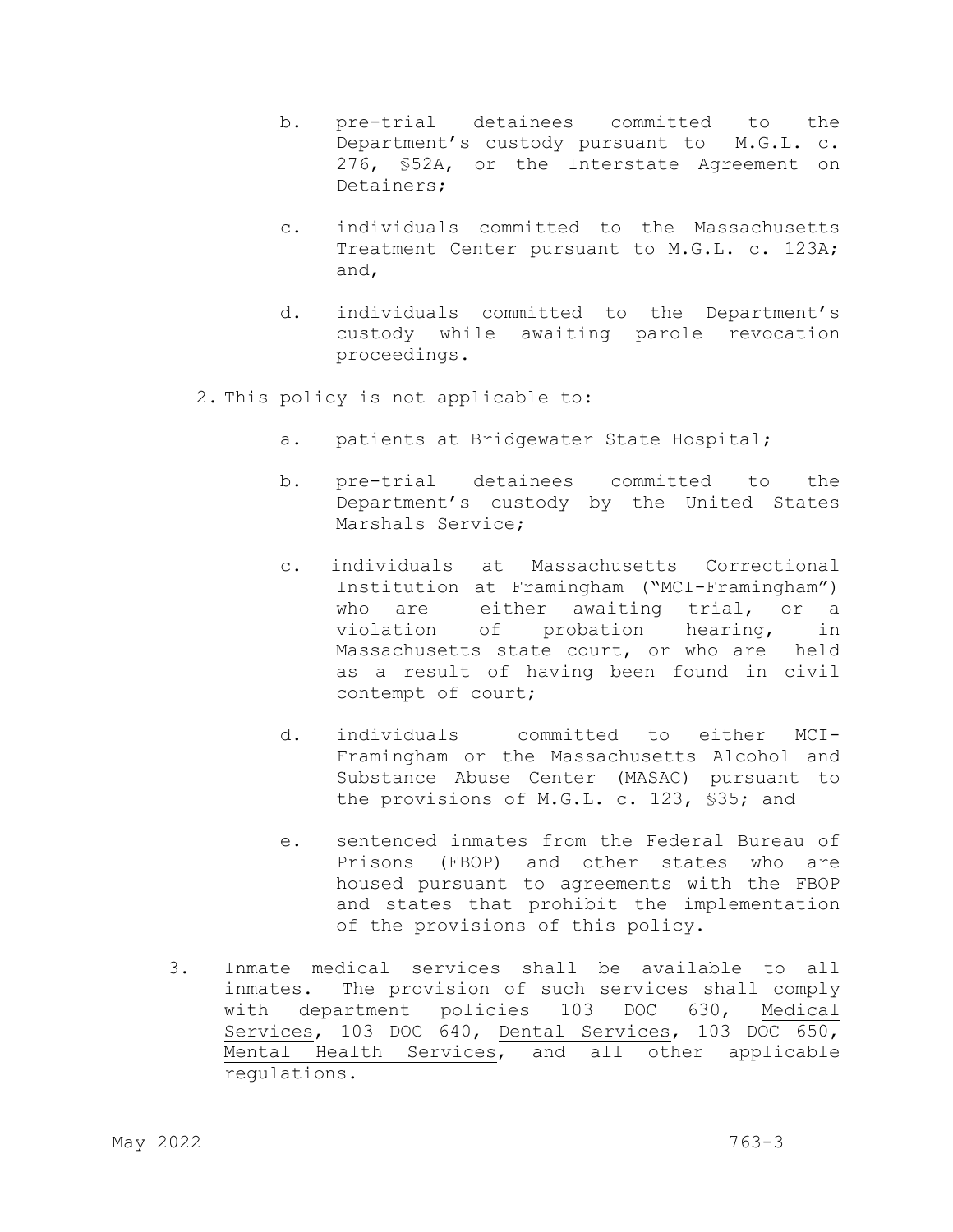4. All fees and payments for medical services collected pursuant to 103 DOC 763 are considered reimbursement towards the incurred costs associated with the provision of these services, and as such, are returned to the Commonwealth's General Fund as revenue.

### 763.03 Medical Co-Payment Fees

Unless otherwise specified, a co-payment fee of three dollars (\$3.00), for all custody level inmates shall be assessed for each instance of medical services as hereinafter provided. M.G.L. c. 124, §1(s), requires the deduction of this co-payment fee from the inmate's available earned funds as provided in M.G.L. c. 127, §48A. For the purpose of this policy, savings funds shall be used when no personal earned funds are available*.* If an inmate has no available earned funds, he or she shall not be charged a co-payment fee for medical services unless he or she voluntarily agrees to pay such sum from unearned funds by use of a charge slip.

## 763.04 Medical Co-Payment Revenue

- 1. Medical co-payment fees shall be delineated from the transactions and institutional Medical Co-payment – Z4 club account via the Inmate Management System (IMS) Trust Fund Accounting module.
- 2. On a monthly basis, a check shall be disbursed for the accrued medical co-payment revenue and transferred to Department central headquarters.
- 3. The consolidated medical co-payment revenue shall be returned to the Commonwealth's General Fund by Central Headquarters. Said revenue shall be returned in accordance with the State Comptroller's procedures.

## 763.05 Self-Initiated Sick Call Visits; Collection of Medical Co-Payment Fees

1. The applicable medical co-payment fee, as set forth in 103 DOC 763.02, shall be charged for a self- initiated sick call visit by an inmate, with the following<br>providers only. Self-initiated sick call visits Self-initiated sick call visits include the Registered Nurse, Dentist or Optometrist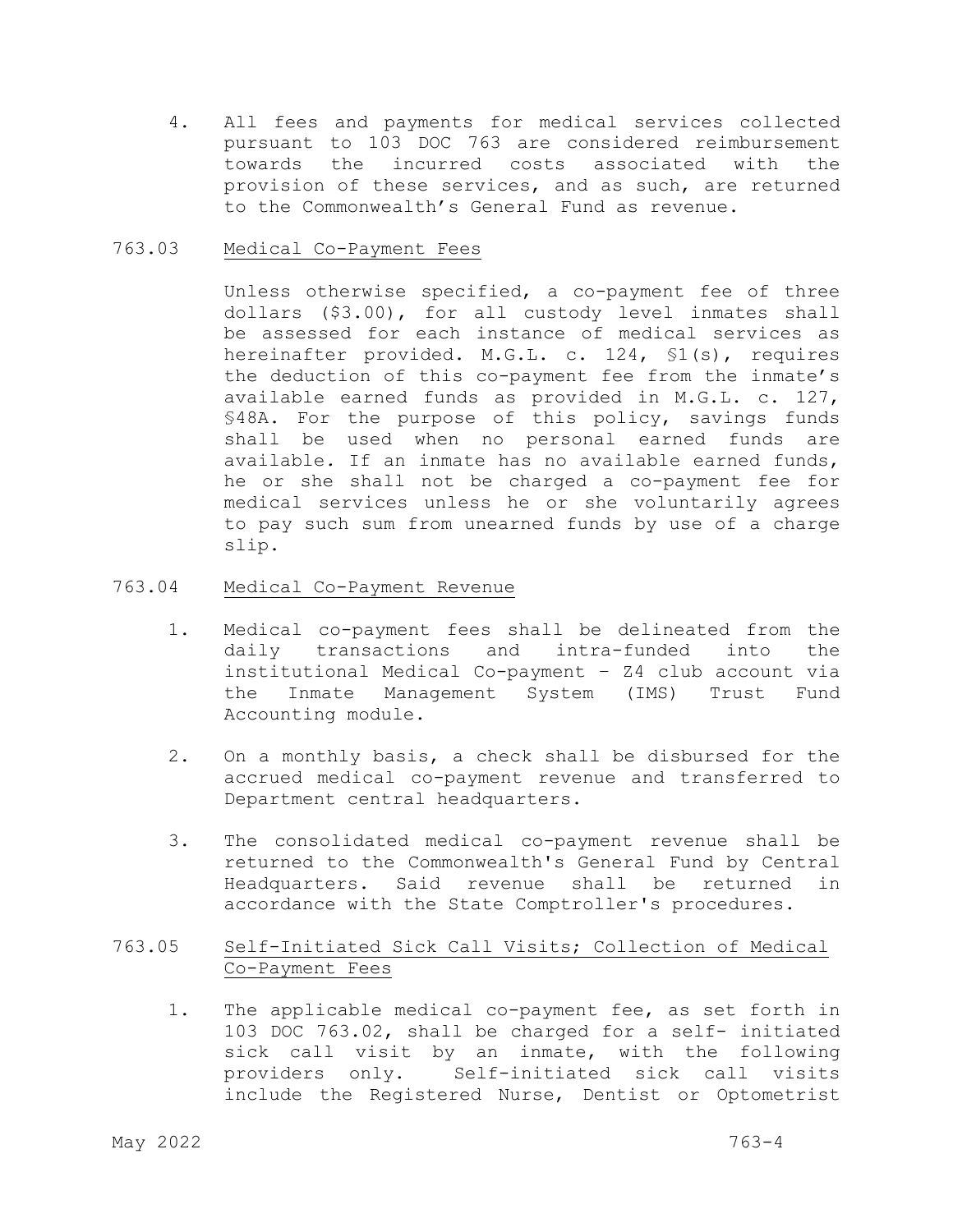visits that are initiated freely by the inmate for routine medical complaints which are documented through the institution sick call procedure. An initial fee of three dollars (\$3.00) will be charged for the first initiated sick call visit, for each new medical complaint. If the Registered Nurse, Dentist or Optometrist requests a follow-up visit, or a referral to another provider, no further charges will be applied. The initial fee of three dollars (\$3.00) for the self-initiated sick call visit will include any prescriptions or prosthetic devices that may be ordered by the provider. No further charges will be applied. If the prosthetic device is lost or damages through no fault of the inmate, another prosthetic device will be issued. If a dental prosthetic device has been intentionally lost or damaged, there will be a co-payment fee of twenty dollars (\$20.00) applied. If eyeglasses have been intentionally lost or damaged, there will be a co-payment fee of ten dollars (\$10.00) applied.

2. Any medical co-payment fees so charged may be collected by voluntary debiting, involuntary debiting and/or impoundment of an inmate's available earned funds, as provided for in 103 CMR 405, Inmate Funds. Collection of these funds shall be documented in the IMS Trust Fund Accounting module. The Self-Initiated Sick Call Log (Attachment B), which shall be completed by the health service unit staff and provided to the institutional treasurer on a weekly basis, shall be utilized to assess fees pursuant to 103 DOC 763.02. The institutional treasurer shall deduct the assessed co-payment fees from an inmate's available earned funds. The institutional treasurer shall also notify the inmate of such deductions by providing an IMS generated disbursement receipt to the inmate.

763.06 Services Excluded From Assessments of Medical Co-Payment Fees

> Except as provided by 103 DOC 763.06, medical copayment fees shall not be assessed for the following services:

> 1. Health care services mandated by Department policy or any applicable national prison health care standards;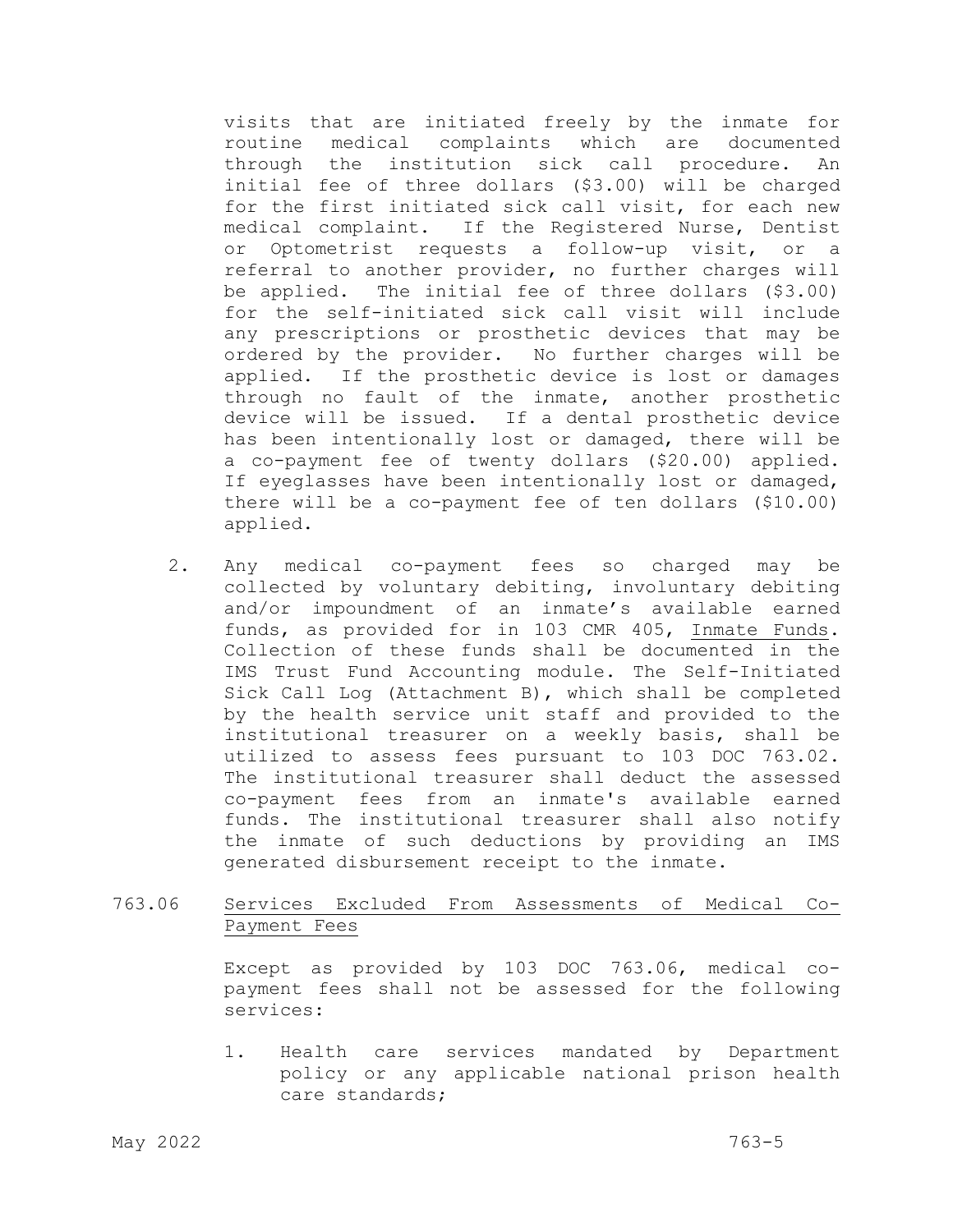- 2. Initial medical, mental health and dental screening upon admission;
- 3. Required follow-up and referral visits that are scheduled by medical professionals;<br>4. Emergency and trauma care and Denta
- 4. Emergency and trauma care and Dental emergencies<br>5. Hospitalization and infirmary admissions a
- 5. Hospitalization and infirmary admissions and subsequent care;<br>6. Diagnosis and tre
- 6. Diagnosis and treatment of contagious diseases;<br>7. Chronic care, maintenance medications,
- Chronic care, maintenance medications, all laboratory and diagnostic services;
- 8. All mental health care, including substance abuse counseling and addiction services;<br>9. Pre-and post-test HIV counseling;
- Pre-and post-test HIV counseling;
- 10. Pre-natal and delivery care;
- 11. Care of terminally ill patients;
- 12. Care of patients hospitalized more than thirty<br>(30) days successively during their successively during incarceration;
- 13. Care of minor inmates;
- 14. Non-compliance counseling including counseling regarding medication compliance
- 15. Other provider staff-initiated care;
- 16. All pharmacy prescriptions and over-the-counter medications except as provided for in 103 DOC 763.04(1).
- 763.07 Assessment and Collection of Fees for Repayment of Costs of Medical Treatment for Injuries Inflicted by Inmates on Themselves or Others
	- 1. As provided in M.G.L. c. 124, §1(s), there shall be a reasonable assessment of amounts owed by an inmate for, and deduction of these amounts from the inmate's available earned funds for repayment of, the costs of medical treatment for injuries that were inflicted on any other individual by such an inmate.
	- 2. No such assessments or deductions shall be made in instances where injuries were inflicted by an inmate as a result of his mental illness, as determined pursuant to 103 DOC 763.06(4). For purposes of this provision only, a mental illness is a substantial disorder of thought, mood, perception, orientation, or memory which grossly impairs judgment, behavior, capacity to recognize reality or ability to meet the ordinary demands of life, including alcoholism or substance abuse as defined in M.G.L. c. 123, § 35.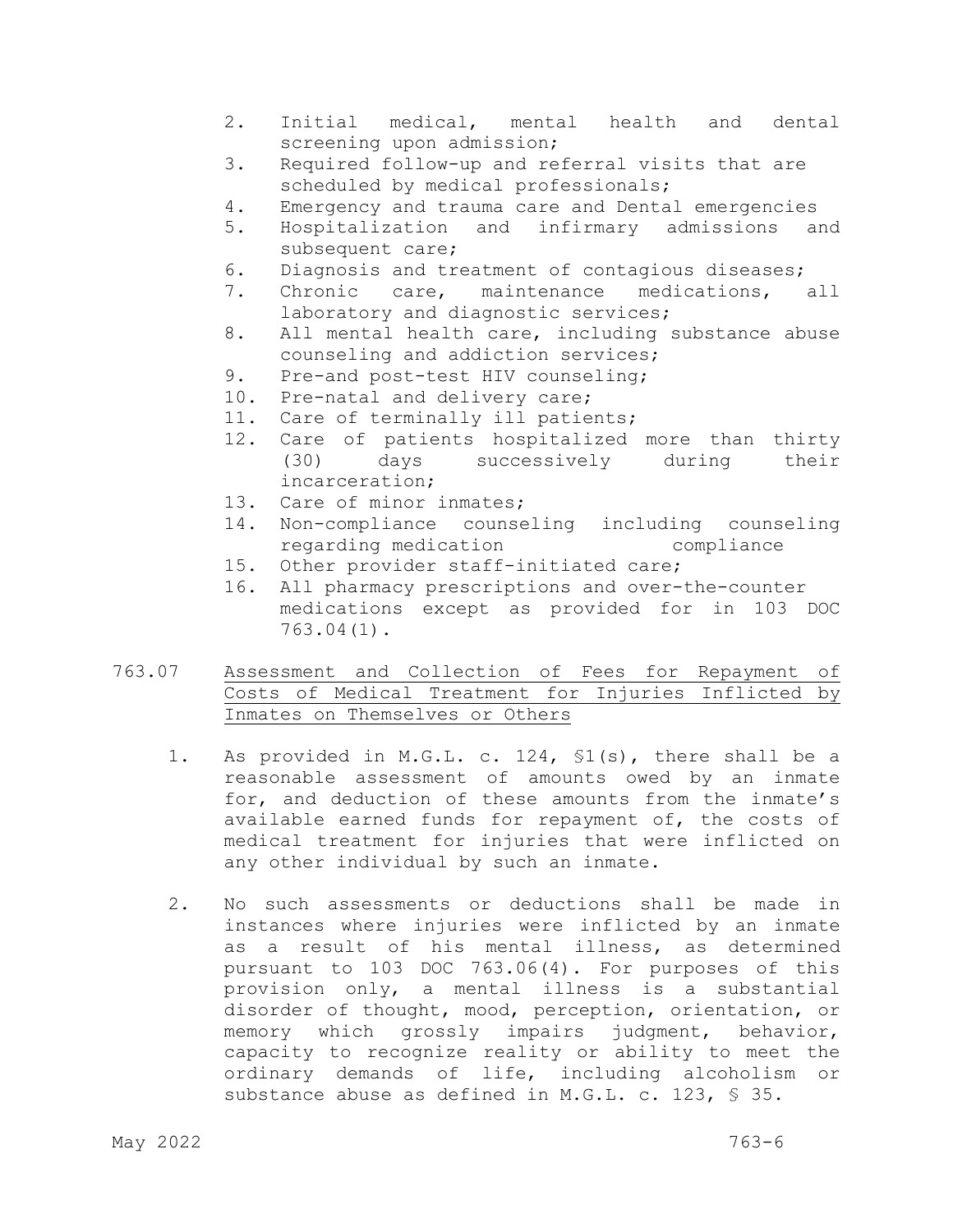- 3. Both institutional medical staff and the superintendent or a designee shall ensure that all relevant security and medical staff are notified, by incident reports or other appropriate means, of all instances of medical care resulting from injuries inflicted by an inmate on others.
- 4. Whenever an individual is charged with a disciplinary offense pursuant to 103 CMR 430.00 Disciplinary Proceedings or 103 CMR 431.00 Observation of Behavior Reports, and the disciplinary hearing officer, the Behavior Review Committee or the institution's disciplinary officer determines that there might be medical expenses relating to such injuries, the disciplinary hearing officer, the Behavior Review Committee or the institution's disciplinary officer, upon a guilty finding, shall determine, with input from mental health professionals pursuant to 103 DOC  $650.03(A)(1)(a)$ , whether the inmate caused the injuries as a result of suffering from a mental illness as defined in 103 DOC 763.06(2).

The results of this determination, including the names of any mental health professionals who were consulted, shall be noted in the disciplinary hearing report or the Behavior Review Committee Hearing Report, in the<br>"Statement of Evidence Relied upon to Support Evidence Relied upon to Support Findings". If it is determined that the inmate was not suffering from a mental illness, a copy of the disciplinary hearing report or Behavior Review Committee Hearing Report shall be provided to the institutional Health Service Administrator or a designee.

5. The Health Service Administrator or a designee shall review this information, or any other information that may be provided regarding injuries inflicted by an inmate on others. The Health Service Administrator or designee shall note on Attachment C (Injuries Inflicted by Inmates on Self or Others) each instance of medical care that is provided as a result of such injuries. The Health Service Administrator or designee shall also note on Attachment C the appropriate co-payment fee for such medical care, unless the actual cost for such care is known. All reasonable efforts shall be made to exclude names of other inmates and details of their medical care from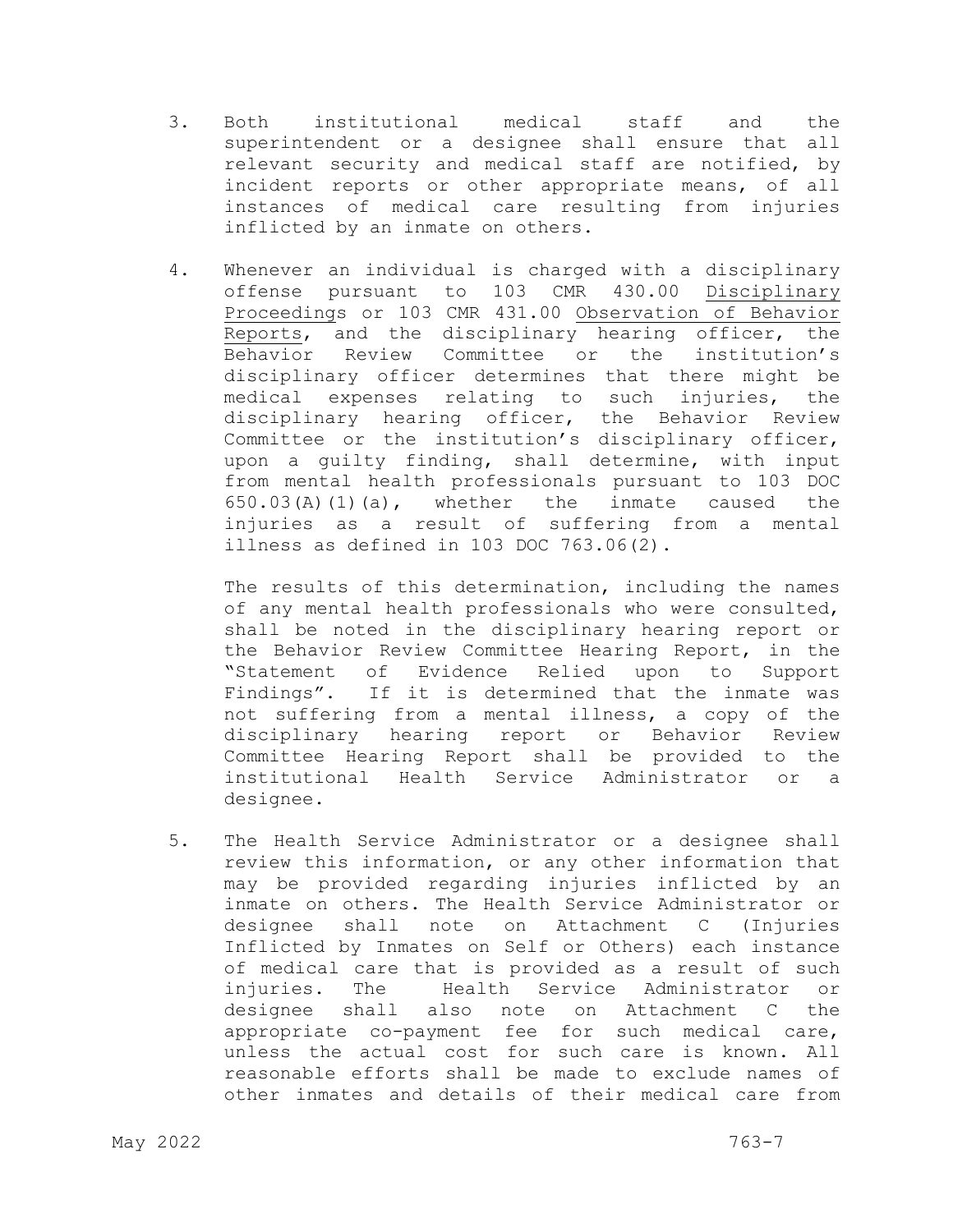Attachment C. Unless otherwise specified by the Health Services Division, a fifteen dollar (\$15.00) co-payment fee shall be assessed for each such instance of medical treatment administered at the institution, and a twenty-five dollar (\$25.00) copayment fee shall be assessed for each such instance of medical treatment at an outside hospital, or an ambulance trip.

Nothing in this provision shall preclude a separate sanction of restitution from the inmate pursuant to 103 CMR 430.25, and collection of that sanction, pursuant to 103 CMR 405.17, for any incidental costs related to the injuries (*e.g.* overtime salaries for hospital coverage by correction officers, etc.). Any such restitution shall not include any costs for medical care.

6. On a monthly basis, a copy of each completed Attachment C shall be sent by the Health Service Administrator or a designee to the institutional superintendent, or a designee. The superintendent or a designee shall review and sign the form and forward it<br>to the institutional treasurer. The institutional to the institutional treasurer. treasurer shall deduct the assessed co-payments from an inmate's available earned funds via the IMS Trust Fund Accounting module. The institutional treasurer shall also notify the inmate of such deductions by delivering a copy of the completed Attachment C, along with an IMS generated disbursement receipt.

#### 763.08 Reimbursement from Inmates' Health Insurance Plans

- 1. Pursuant to 103 DOC 401(2)(A), the booking officer shall inquire of each newly admitted inmate as to a current health insurance coverage. Responses shall be recorded on the IMS Inmate Health Insurance screen. Any refusals by inmates to respond to such inquiries shall be referred to the institutional disciplinary officer.
- 2. For all inmates who have indicated coverage by health insurance, the records supervisor or a designee at the admitting institution shall send a letter requesting<br>verification of such coverage to the insurer (see verification of such coverage to the insurer Attachment A), unless such insurer has been determined by the Health Services Division, pursuant to 103 DOC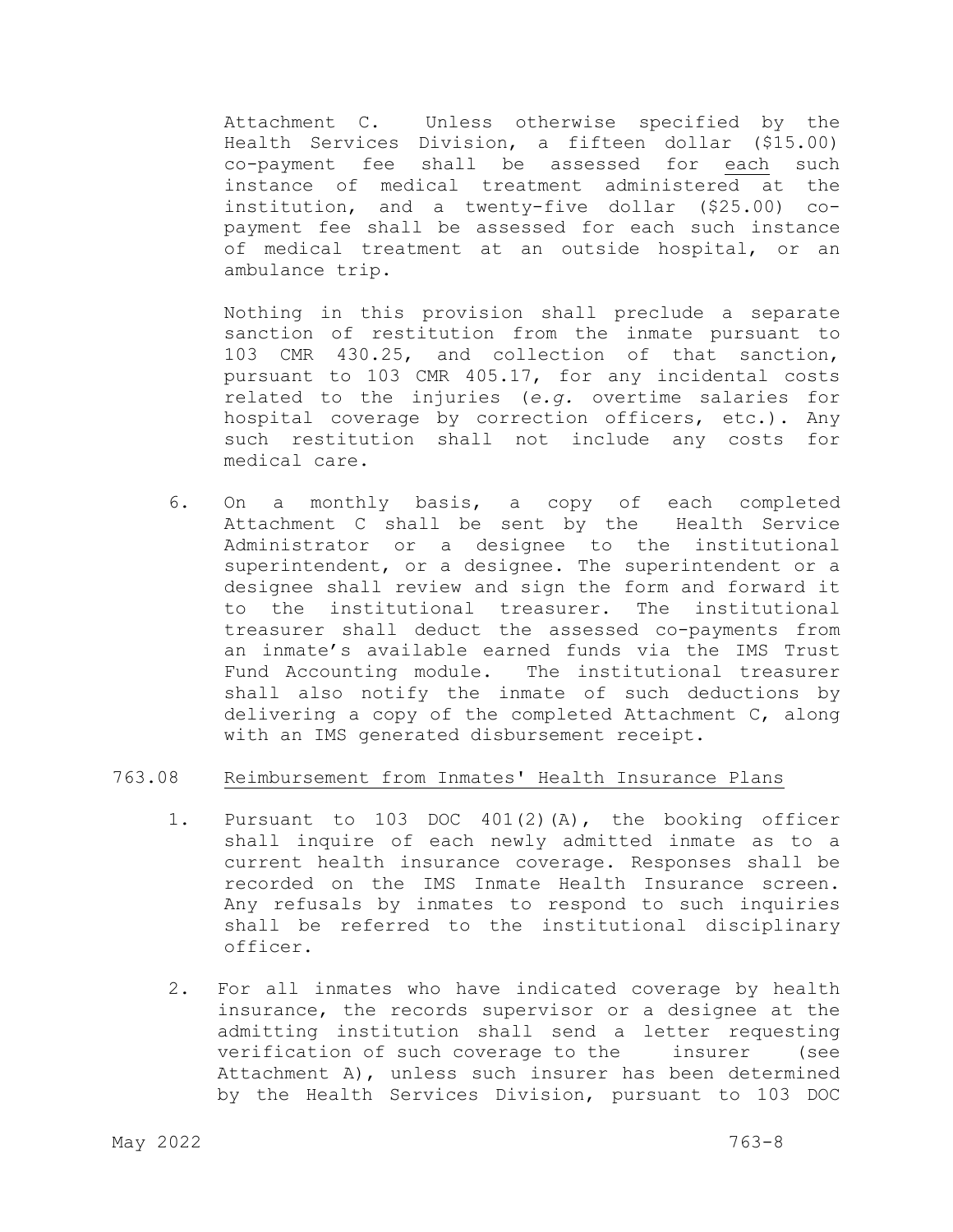763.07(5), not to provide health insurance coverage for inmates generally. Copies of that letter shall be sent to the inmate, the inmate's six-part folder, and the Health Services Division. All notifications to HMO's shall be documented in the IMS screen. The IMS Insurance report shall be utilized to identify inmates that have not had insurance company notifications made, in order to determine letters that need to be sent.

- 3. Any responses from insurers to this letter shall be forwarded to the Health Service Division, the Health<br>Service Administrator at the inmate's current Service Administrator at institution for placement in the inmate's medical record and the records supervisor at the inmate's current institution for placement in the inmate's sixpart folder, or other appropriate administrative folder.
- 4. If such a response indicates that the inmate has current health insurance coverage, the records<br>supervisor/ designee at the inmate's current supervisor/ designee at the inmate's current institution shall notify the institutional treasurer<br>and Health Service Administrator. The records and Health Service Administrator. The records supervisor or a designee shall ensure that the IMS Inmate Health Insurance screen is updated with any applicable information obtained from the insurance provider. The Health Service Administrator or a designee shall then review the last three (3) months<br>of the medical log for all such inmates. All of the medical log for all such inmates. instances of medical care provided to such inmate on the form entitled Reimbursements (Attachment D). Thereafter, the Health Service Administrator/ or designee shall review the medical log on or about the tenth of each month and note on Attachment D any further instances of medical care. For each such instance of medical care, the Health Service Administrator/ or designee shall indicate, on Attachment D, the amount that shall be billed to the inmate's insurance company. This amount shall be based upon the fee schedule developed by the Health Services Division (Attachment F). A copy of the completed Attachment D shall be sent to the institutional treasurer, who shall then send it, along with a letter requesting payment (Attachment E) to the insurance company. Copies of any such letters and completed Insurance Reimbursement Forms shall be sent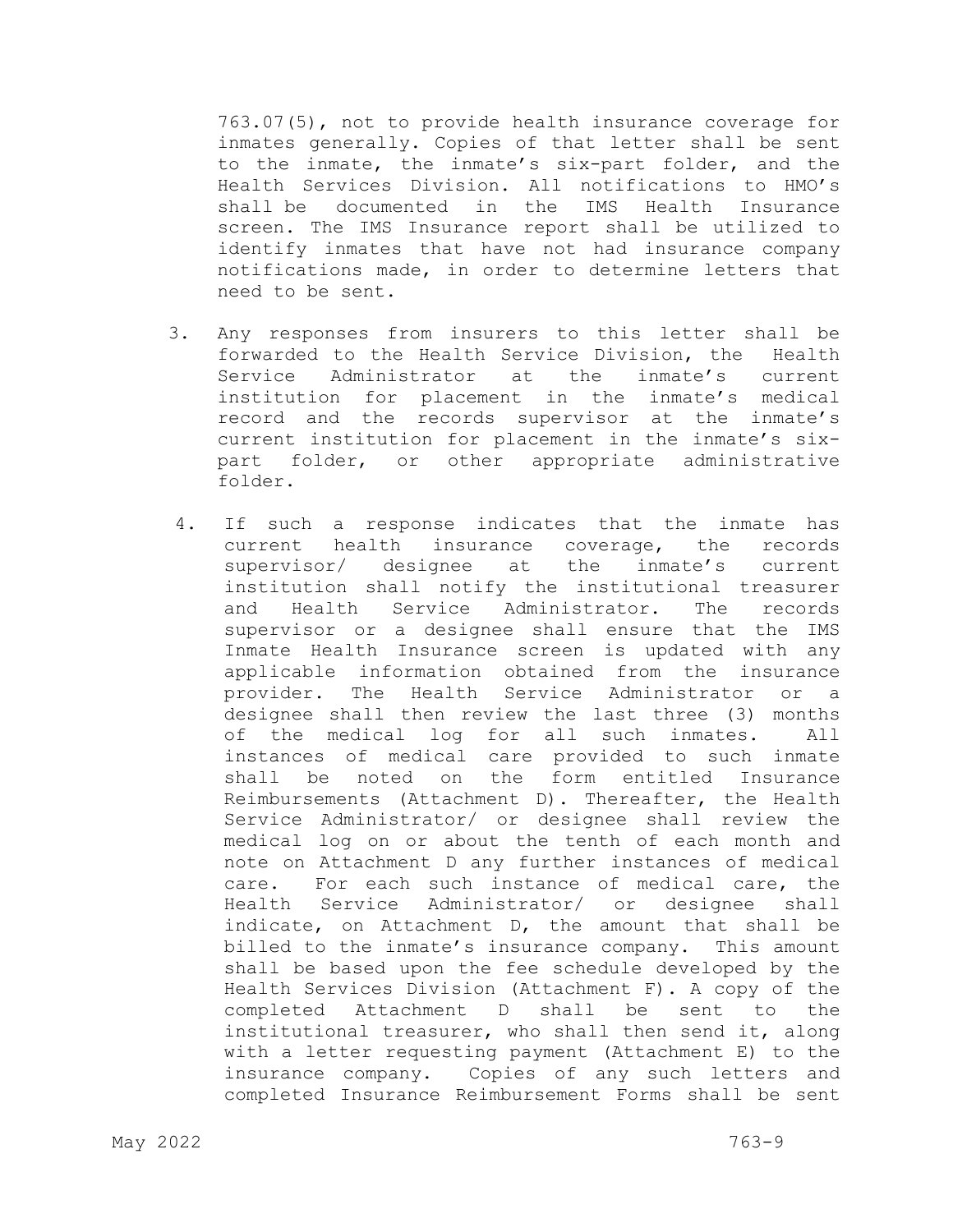to the Health Services Division. Any payments that are subsequently received from the inmate's insurance company shall then be noted on Attachment D.

 5. If any such response indicates, or if other information is obtained, that the insurer does not<br>provide health insurance coverage for inmates provide health insurance coverage generally, that response shall be forwarded to the Health Services Division for review. The Health Services Division shall maintain, and make available, a current list of all insurers that it has determined do not provide such health insurance coverage. The Health Services Division, after review, may then notify all DOC records supervisors that the letter requesting verification of health insurance coverage (Attachment A) no longer needs to be sent to this insurer.

## 763.09 Responsible Staff

- 1. The Deputy Commissioner of Reentry shall be responsible for implementing and monitoring this policy throughout the Department.
- 2. Each superintendent shall be responsible for implementation of this policy and for the development of any and all necessary and appropriate institutional policies and procedures.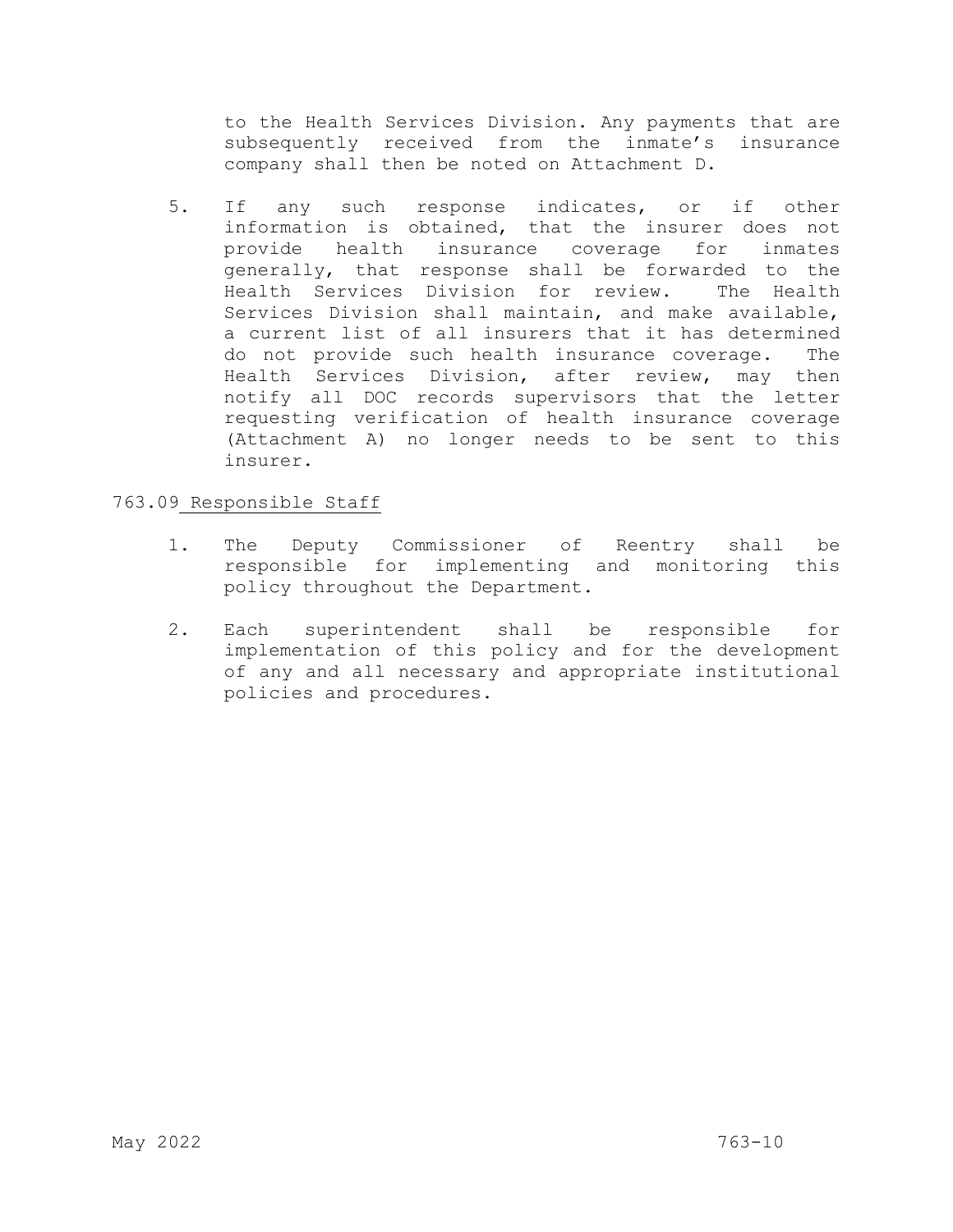# **103 DOC 763 INMATE MEDICAL CO-PAYMENTS**  ATTACHMENT A

### **[date]**

[Claims Department] [insurance company] [address]

RE: *Request for Verification of Insurance Coverage Regarding Inmate* **[Name]**

Dear Sir/Madam:

G.L. c. 124, §1(t), requires the Massachusetts Department of Correction (DOC) to ascertain whether any inmate who seeks medical services has health insurance coverage. If so, "said health insurance plan shall be billed for any services provided." *Id.*

Inmate **[name]** (SSN # [**[social security number]**) has informed the DOC that he is currently covered by the provisions of a health insurance policy issued by your company. Accordingly, the DOC will be seeking appropriate reimbursement pursuant to the applicable provisions of this policy.

Please advise me as to the name, address and telephone number of the appropriate claims manager for this matter. Alternatively, should your records reflect that there is no current coverage for the above-named inmate, please advise accordingly.

Please call me at **[telephone number]** should you have any questions regarding this matter. Thank you very much.

Sincerely,

**[Name] [Position]** 

cc: **[Inmate]** Six Part Folder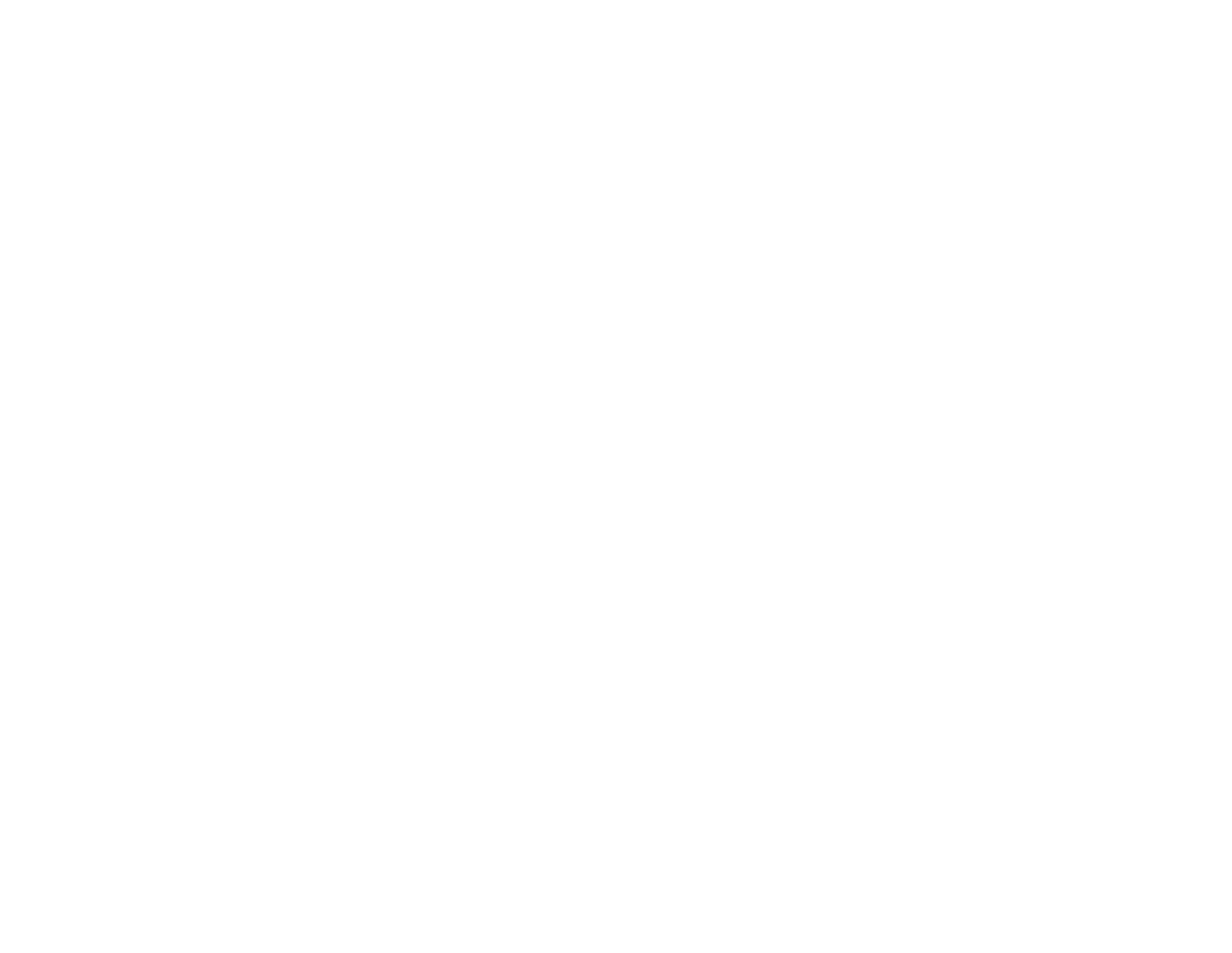# Health Services Division ATTACHMENT B Massachusetts Department of Correction

# **Weekly Self-Initiated Sick Call Log**

Week Beginning \_\_\_\_\_\_\_\_\_\_\_\_\_\_\_\_\_\_\_\_\_\_\_\_\_\_\_ Institution:

| Date | Name | ID# | RN | Dent | Opt | Prosthetic Devic | Other | Total Billable Services |
|------|------|-----|----|------|-----|------------------|-------|-------------------------|
|      |      |     |    |      |     |                  |       |                         |
|      |      |     |    |      |     |                  |       |                         |
|      |      |     |    |      |     |                  |       |                         |
|      |      |     |    |      |     |                  |       |                         |
|      |      |     |    |      |     |                  |       |                         |
|      |      |     |    |      |     |                  |       |                         |
|      |      |     |    |      |     |                  |       |                         |
|      |      |     |    |      |     |                  |       |                         |
|      |      |     |    |      |     |                  |       |                         |
|      |      |     |    |      |     |                  |       |                         |
|      |      |     |    |      |     |                  |       |                         |
|      |      |     |    |      |     |                  |       |                         |
|      |      |     |    |      |     |                  |       |                         |
|      |      |     |    |      |     |                  |       |                         |

*Health Service Administrator (or Designee) Date* 

\_\_\_\_\_\_\_\_\_\_\_\_\_\_\_\_\_\_\_\_\_\_\_\_\_\_\_\_\_\_\_\_\_\_\_\_\_\_

*\_\_\_\_\_\_\_\_\_\_\_\_\_\_\_\_\_\_\_\_\_\_\_\_\_\_\_\_\_\_\_\_\_\_\_\_\_ \_\_\_\_\_\_\_\_\_\_\_\_\_*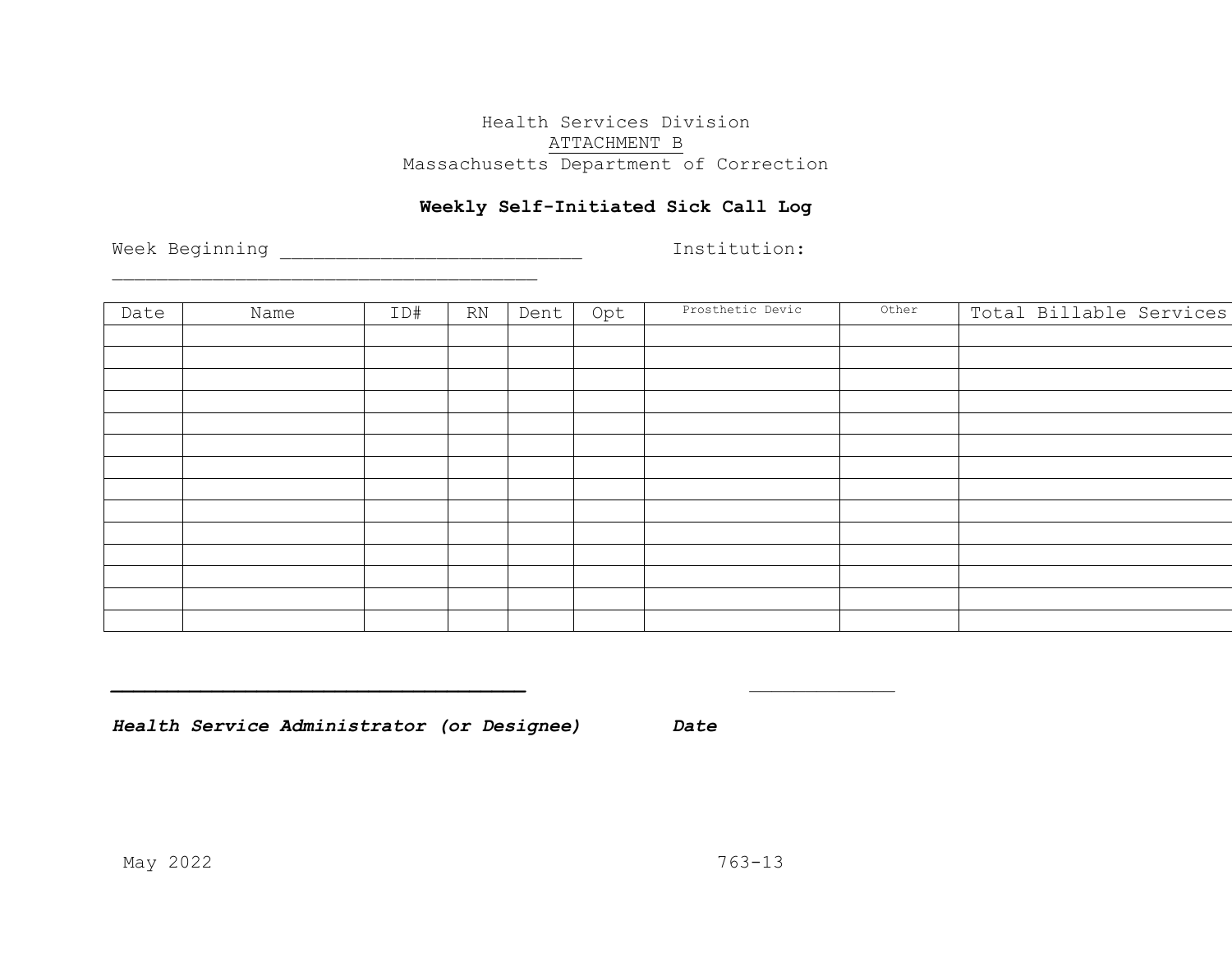## **103 DOC 763**

### ATTACMENT C

### **INMATE MEDICAL CO-PAYMENTS**

*INJURIES INFLICTED BY INMATES ON OTHERS* 

| Inmate's Name:                                                |             | Commitment #     |
|---------------------------------------------------------------|-------------|------------------|
| Institution:                                                  |             | Hearing Officer: |
| Disciplinary (OBR) Report No.:                                |             |                  |
| Injuries Inflicted to:<br>Others:                             |             |                  |
| MEDICAL SERVICES PROVIDED<br><b>FEE/COST(\$15/\$25/OTHER)</b> | <b>DATE</b> | WHERE PROVIDED   |
|                                                               |             |                  |
|                                                               |             |                  |
|                                                               |             |                  |
|                                                               |             |                  |
|                                                               |             |                  |

**Health Service Administrator(or Designee)** Date

\_\_\_\_\_\_\_\_\_\_\_\_\_\_\_\_\_\_\_\_\_\_\_\_\_\_\_\_\_\_\_\_\_\_\_\_\_

**SUPERINTENDENT (OR DESIGNEE) DATE**

May 2022 763-14

\_\_\_\_\_\_\_\_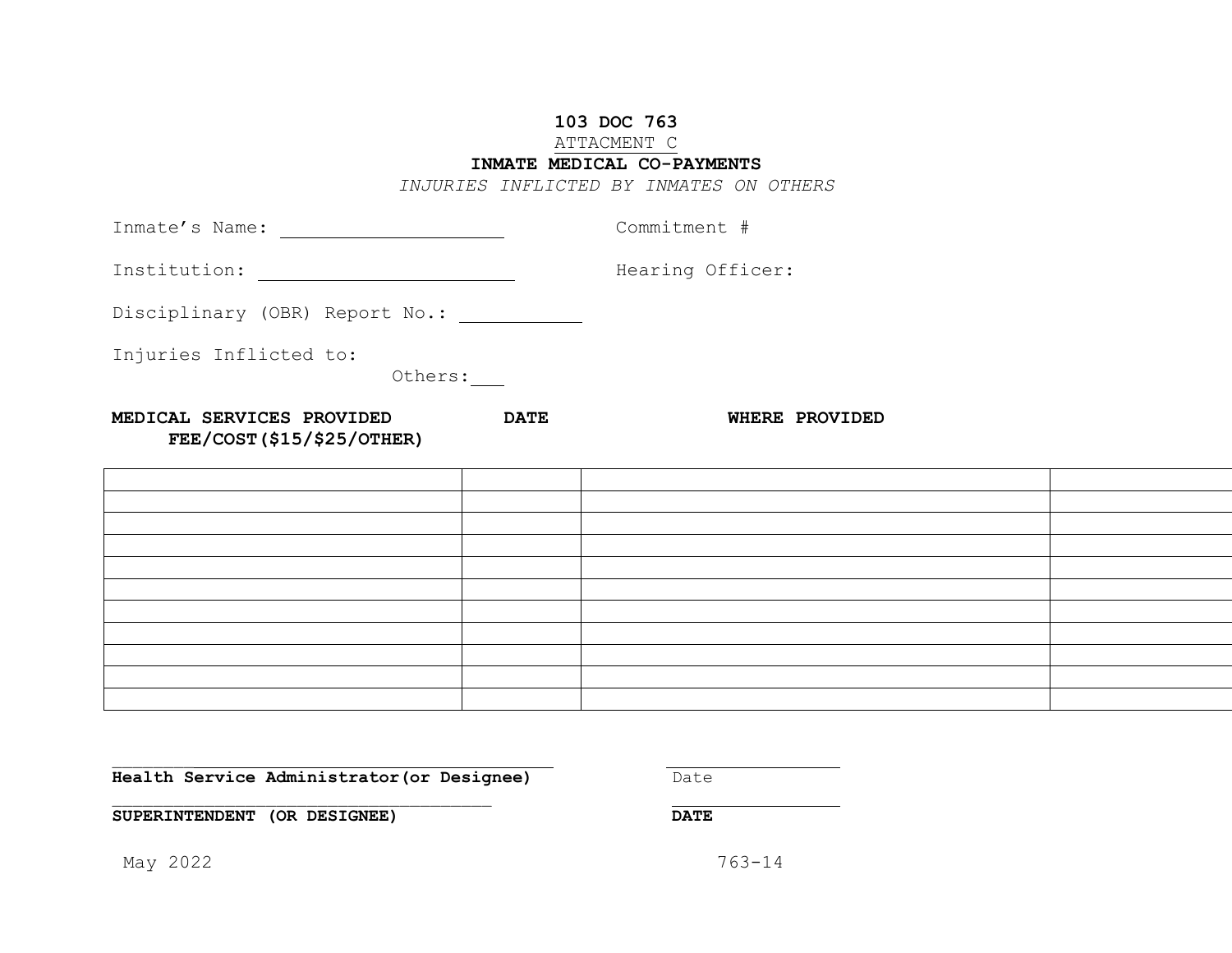# **103 DOC 763** ATTACHMENT D **INMATE MEDICAL CO-PAYMENTS**

#### *INSURANCE REIMBURSEMENTS*

| Inmate's Name: [19]                                                                                                                  |             | Commitment #             |                        |       |  |
|--------------------------------------------------------------------------------------------------------------------------------------|-------------|--------------------------|------------------------|-------|--|
| Institution:<br><u> 1980 - Jan Stein Stein Stein Stein Stein Stein Stein Stein Stein Stein Stein Stein Stein Stein Stein Stein S</u> |             | Insurance Provider:      |                        |       |  |
|                                                                                                                                      |             |                          | Ins. Identification #: |       |  |
|                                                                                                                                      |             | Group                    |                        | $#$ : |  |
|                                                                                                                                      |             | Ins. Co. Contact Tel. #: |                        |       |  |
| MEDICAL SERVICES PROVIDED<br>DATE BILLED                                                                                             | <b>DATE</b> | <b>WHERE PROVIDED</b>    | INSURANCE AMOUNT       |       |  |
|                                                                                                                                      |             |                          |                        |       |  |
|                                                                                                                                      |             |                          |                        |       |  |
|                                                                                                                                      |             |                          |                        |       |  |
|                                                                                                                                      |             |                          |                        |       |  |
|                                                                                                                                      |             |                          |                        |       |  |
|                                                                                                                                      |             |                          |                        |       |  |

*Health Service Administrator (or Designee) Date* 

*\_\_\_\_\_\_\_\_ \_\_*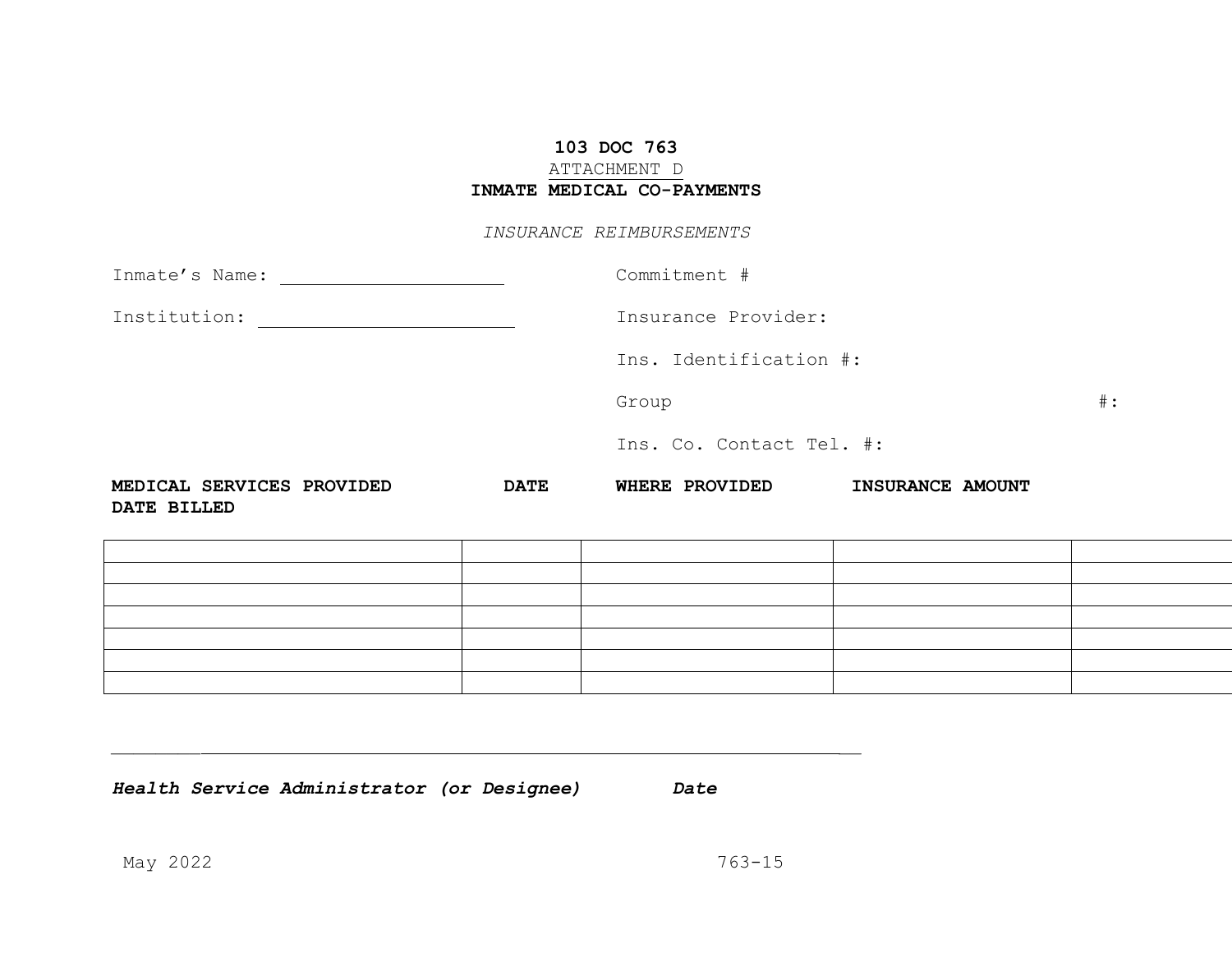## **103 DOC 763 INMATE MEDICAL CO-PAYMENTS**  ATTACHMENT E

### **[date]**

[Claims Department] [insurance company] [address]

RE: *Request for Payment Under Insurance Coverage Regarding Inmate* **[Name]** ID#:: Group #:

Dear Sir/Madam:

G.L. c. 124, §1(t), requires the Massachusetts Department of Correction (DOC) to ascertain whether any inmate who seeks medical services has health insurance coverage. If so, "said health insurance plan shall be billed for any services provided." *Id.*

The DOC has confirmed that Inmate **[name]** (SSN # [**[social security number]**) is currently covered under the above health insurance policy issued by your company. Accordingly, the DOC is seeking appropriate reimbursement pursuant to the applicable provisions of this policy.

Attached please find a listing of services provided to this inmate, and the relevant charges incurred for those services. Please submit reimbursement in the form of a check made payable to the Commonwealth of Massachusetts. Please call me at **[telephone number]** should you have any questions regarding this matter. Thank you very much.

Sincerely,

**[Name] [Position]**